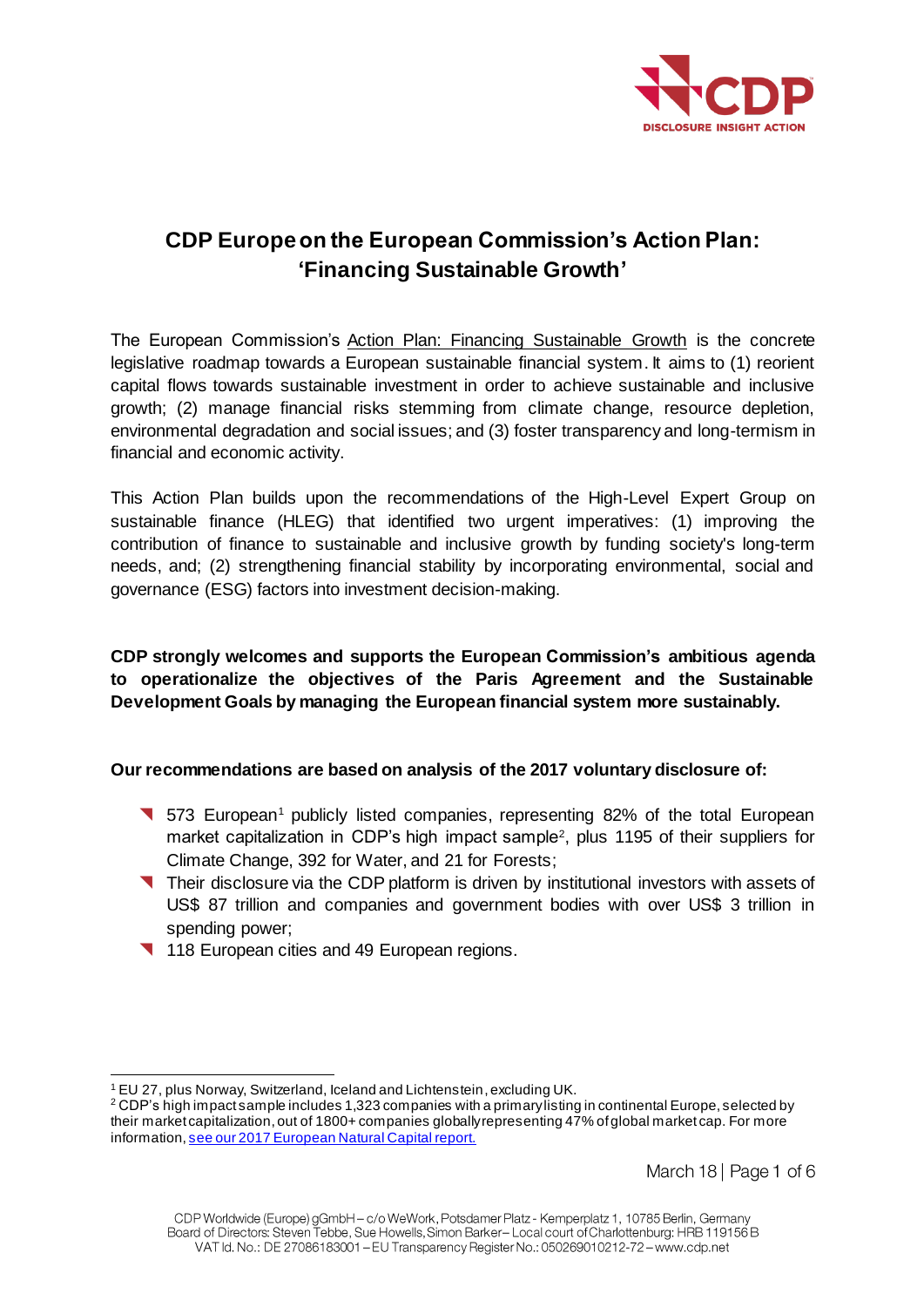

## **Action 1: Establishing a EU classification system for sustainable activities**

CDP welcomes the development of a EU taxonomy that will create a common understanding of what is 'sustainable' among private and public market actors. This classification system should enable investors and purchasing organizations to understand the level and the timeline of positive and negative impact of business activities on climate change mitigation and adaptation, environmental and social objectives. By assessing not only what is sustainable but also what is unsustainable, we can ensure a transformation of all sectors and businesses and drive technological innovation. Clarity on the timeline of targets against the same baselines will help to mitigate short-termism and foster long-term business planning and investments.

The Commission's approach of ongoing monitoring of the taxonomy will allow for its development – as for climate and environmental objectives – in line with the latest science, to ensure the required level of effort, and in line with investor and business-driven solutions to ensure quick and effective uptake by the private sector.

This will be an essential step in driving capital flows into sustainable business activities in need of financing, while decreasing parallel financing of business activities that are harmful to the climate and environment, and which therefore negate the positive impact of sustainable finance.

#### **Action 2: Creating standards and labels for green financial products**

Climate change is a key environmental concern for many investors and increasingly seen as a real long-term investment risk. At the same time, the investment fund industry – worth  $\epsilon$  10 trillion in Europe (EFAMA 2017) – can turn into a significant lever for the transition to a lowcarbon economy. However, millions of private and institutional investors need better tools to assess the climate impact of their funds.

CDP welcomes the Commission's action on facilitating market participants', especially retail investors' and consumers', ability to invest in 'green' projects, assets or business activities. However, we are concerned with the focus on creating tools that are limited to defining 'green' financial products. This will only drive a small market which cannot absorb large capital shifts in the short term and will not deliver the holistic approach needed. We strongly recommend fostering a systemic approach; which means tools and assessment that aim to drive change across all sectors and companies.

For these reasons, CDP together with ISS-Ethix Climate Solutions developed Climetrics, which creates transparency on climate-related impacts in the European investment fund industry for the first time.

March 18 | Page 2 of 6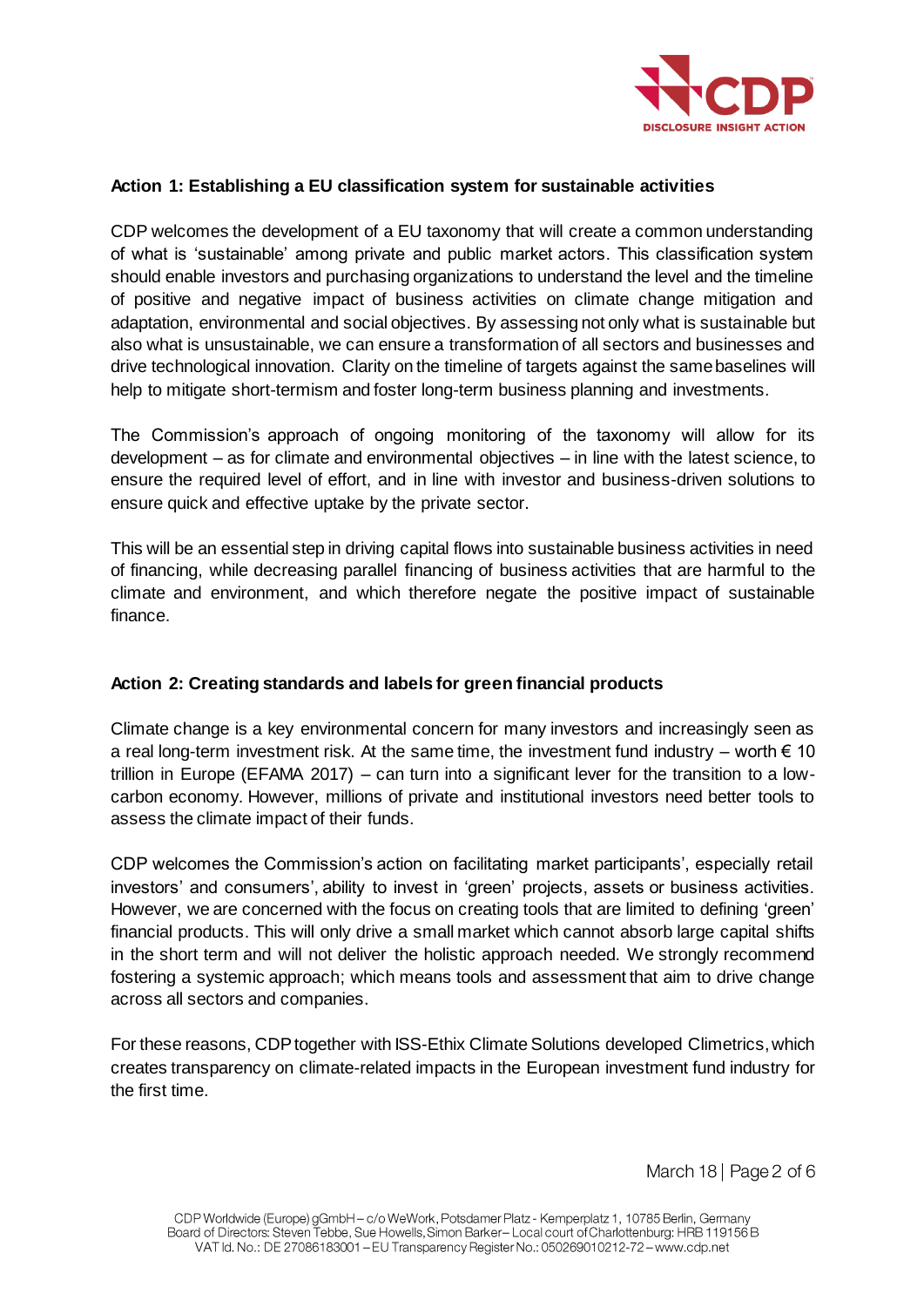

Climetrics is the world's first and only independent and publicly available tool that rates thousands of funds available in Europe for their impact on climate change. The rating holistically evaluates a fund's portfolio companies for their carbon emissions, climate change disclosure and management performance, deforestation impact and application of green technologies. The rating enables investors to easily assess and compare the impact of their fund investments on climate change – across the full universe of European funds – encouraging growth in fund products with a positive impact on the transition to a low carbon economy. Top ratings can be viewed for free online a[t climetrics-rating.org](http://www.climetrics-rating.org/)

## **Action 3: Fostering investment in sustainable projects**

There is an urgent need to align the "billions to trillions" infrastructure agenda with the Paris Agreement and the Sustainable Development Goals, and to ensure that private capital invested in public infrastructure and private businesses is exclusively directed towards responsible and sustainable projects and companies.

CDP welcomes that greater advisory capacity shall be provided at regional and local level to promote projects with a positive climate, environmental and social impact. EU Member States' capacity to drive finance into sustainable infrastructure should be supported by the following key services:

- **Require proactive disclosure of all Public Private Partnership (PPP) project and** contract data throughout the planning and delivery of the PPP in an open data format;
- Capacity building among local and national authorities on ESG criteria and facilitate collaboration between national authorities and local authorities when translating their goals;
- Technical assistance for public authorities to develop bankable green projects that attract private sector investments, and guidance on how to lower lending risks for sustainable projects;
- Support Member States' national authorities to incorporate their National Determined Contributions into public investment plans, so that local authorities such as cities can also benefit from low-cost investment into sustainable projects, such as those provided by development banks.

#### **Action 7: Clarifying institutional investors' and asset managers' duties**

Investors use the CDP scores and analyses of corporate climate and environmental performance and targets to understand and mitigate risk within their investments and to seize opportunities. Investors achieve two key outcomes: (1) improving financial decision making and (2) increasing corporate engagement.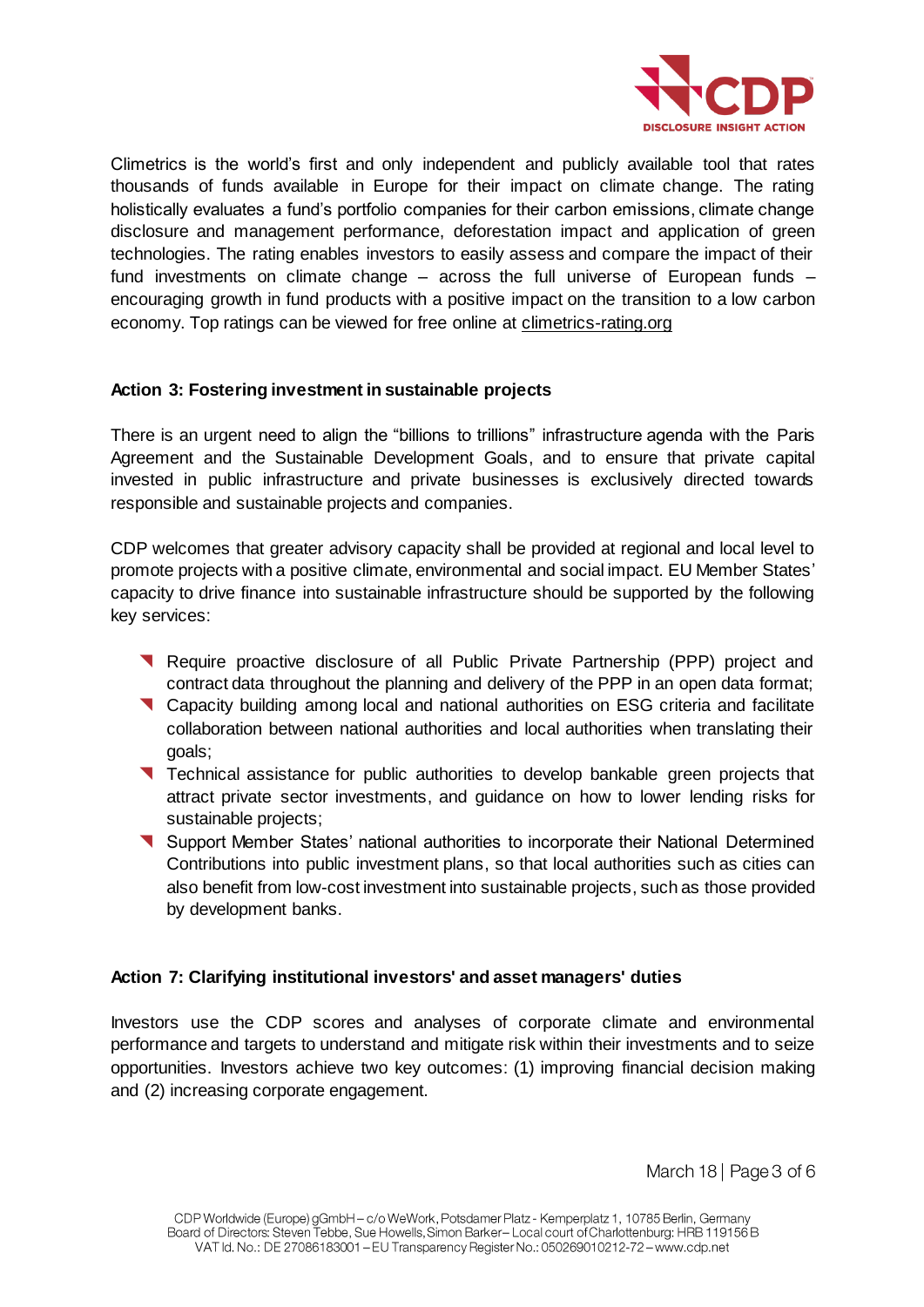

CDP highly welcomes that the Commission's legislative proposal will aim to explicitly require institutional investors and asset managers to integrate sustainability considerations into the investment decision-making process and to increase transparency towards end-investors on how they integrate such sustainability factors in their investment decisions, in particular concerning their exposure to sustainability risks.

To effectively implement and operationalize the Commission's proposal, we see an urgent need to address shortcomings on the corporate disclosure (transparency) side. Investors with fiduciary duties that require them to ensure long-term, low-risk investment strategies do not encounter sufficient information on long-term climate-risk mitigation and adaptation strategies of the companies they invest in. Climate risks or opportunities that are unlikely to materialize over the next few years, but could be significant over longer horizons, tend to be under-priced or underappreciated by investors.

We recommend the following measures to resolve this conflict:

- Companies must be required to disclose their long-term transition plans towards wellbelow 2 degree Celsius and water-secure scenarios;
- Climate change, water security and deforestation risks are acutely impacting supply chains. The level and detail of disclosure of corporate action to mitigate these risks in their supply chains must be specified in corporate disclosure regulation;
- Committing to EU legislative implementation of the G20 FSB Task Force on Climaterelated Financial Disclosures (TCFD) recommendations would provide investors and companies with the regulatory certainty to take the necessary steps on providing consistent information on climate-related financial risk and opportunity criteria around governance, strategy, risk management and metrics and targets.

# **Action 9: Strengthening sustainability disclosure and accounting rule-making**

Corporate reporting on sustainability issues needs to serve investors and stakeholders by assessing companies' long-term value creation and their exposure to long-term risks. Only high-quality, consistent disclosure of long-term sustainability risks across the entire investment and lending chain enables investors to engage with company boards on sustainability issues and to drive sustainability in business operations.

To be useful, disclosures must systematically account for the actual contribution of investments and capital allocation decisions in achieving environmental and societal goals, set out by the Paris Agreement and the Sustainable Development Goals.

CDPis fully committed to supporting the Commission's fitness check of EU legislation on public corporate reporting, including the EU Directive on the disclosure of Non-Financial Information (NFI), to assess whether public reporting requirements for listed and non-listed companies are fit for purpose, as well as the revision of the guidelines on non-financial information.

March 18 | Page 4 of 6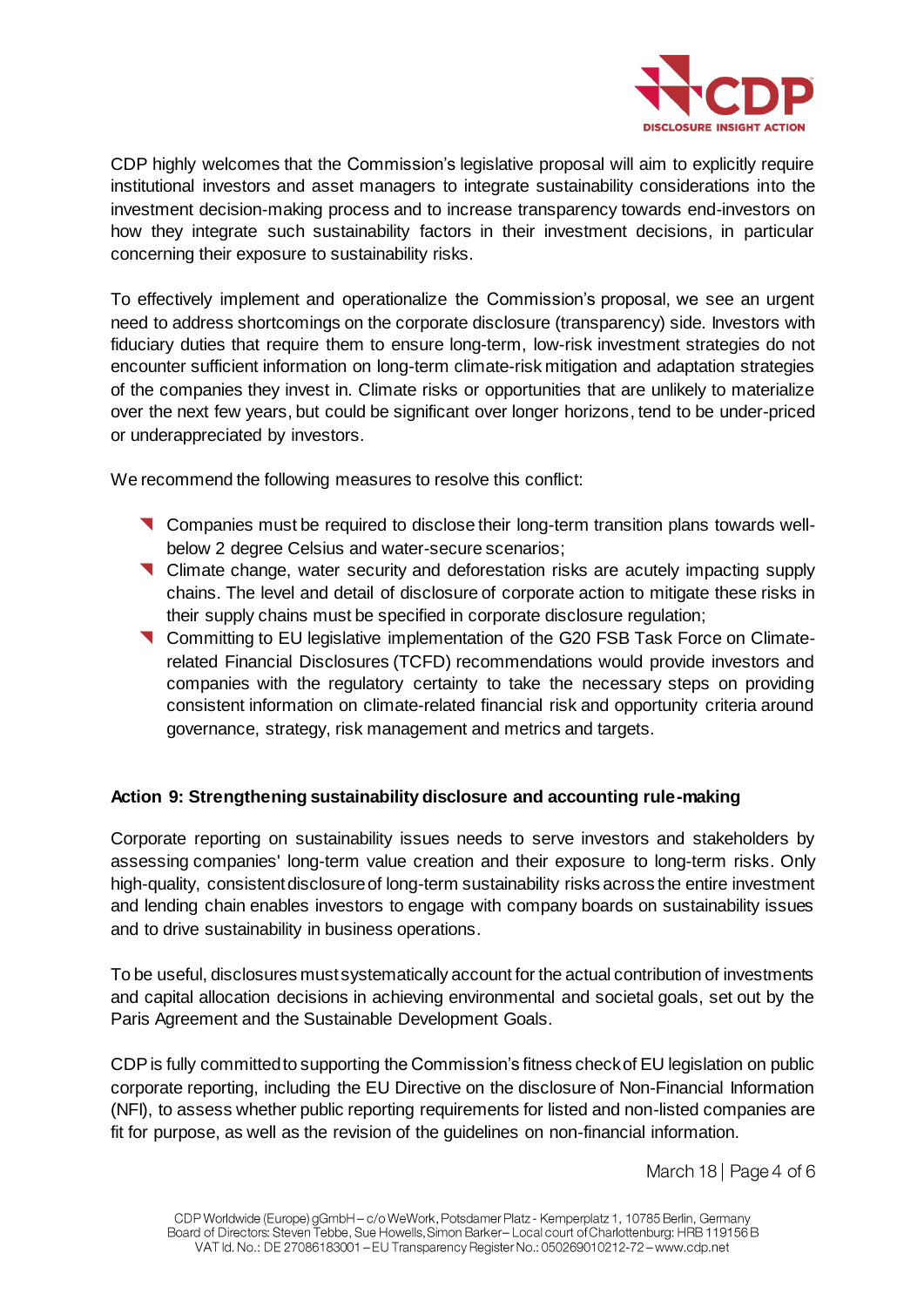

The NFI Directive is the key vehicle to provide the information required to drive capital flows towards sustainable investments and business models. We have identified the following elements as crucial to upgrading corporate disclosure requirements under the NFI Directive:

#### **Climate-related financial risk and opportunities**

- The HLEG recommendation to endorse and implement the TCFD recommendations at the EU level which would be a major step towards increasing the usefulness and consistency of information available on climate-related risk, opportunities and action of companies and financial institutions;
- Australia, China, France, UK and Sweden have already endorsed the TCFD recommendations. Adoption within legislative actions of the Action Plan would send a clear and consistent message to the business community, while providing enough time to experiment and prepare, and would ensure the pace needed to deliver a financial system that can provide the level of investment required for a sustainable future;
- Business is already adapting to a new disclosure landscape and has adopted reporting frameworks, provided by CDSB, and the CDP questionnaires for many years. Many of [these businesses](https://www.cdsb.net/press-room/task-force/722/global-leading-companies-commit-disclose-climate-risks-within-three-years) have been vocal in their support for mandatory reporting in line with the TCFD recommendations;
- **T** For the fitness check of corporate disclosure lessons and analyses exist from corporate climate reporting under French Article 173 and through [CDP](https://www.cdp.net/en/research/global-reports/europe-report-2017). That context can inform the evaluation of the effectiveness of climate and environmental disclosure by European companies who have reported physical and regulatory risks to their investors for many years. This reporting represents a level of disclosure that includes key elements of TCFD already;
- To ensure a smooth process and quick uptake by the private sector, the measures of the Action Plan can build on the experience within existing [TCFD compliant reporting](https://www.cdp.net/en/companies-discloser/disclosure-in-2018)  [infrastructure](https://www.cdp.net/en/companies-discloser/disclosure-in-2018) and the [best-practice guidance](https://www.cdsb.net/policy/788/new-paper-outlines-use-financial-accounting-standards-deliver-tcfd-recommendations) already available for and used by the market.

# **Supply chain disclosure is key**

 $\overline{a}$ 

- To meet the challenges of climate change, environmental degradation, resource depletion and social sustainability, disclosure throughout the entire supply chain of businesses is key. It enables purchasing companies to engage their suppliers to identify risks, find opportunities to lower costs and make tangible progress on reducing greenhouse gas emissions, on driving water stewardship and on mitigating deforestation.
- With public procurement and the purchasing of goods and services covering about 14 % of European gross domestic product<sup>3</sup>, governments can use supply chain disclosures to align their procurement decisions with the Paris Agreement and the

March 18 | Page 5 of 6

<sup>3</sup> http://ec.europa.eu/growth/single-market/public-procurement/strategy\_en